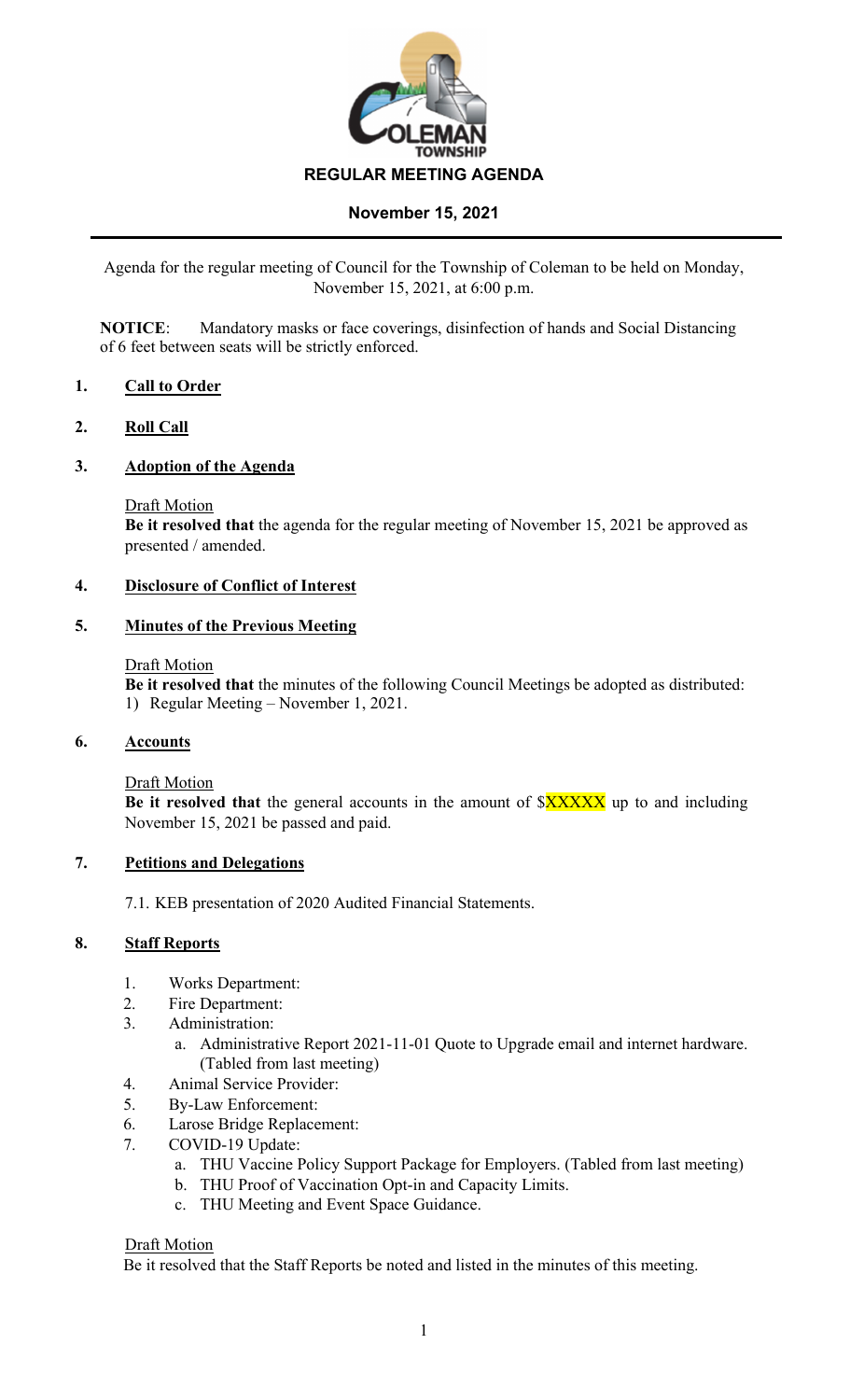

## **November 15, 2021**

# **9. By-laws**

9.1. By-law No. 21-41, Being a by-law to authorize the entering into an Agreement with the Ontario Clean Water Agency (OCWA) for the Management, Operation and Maintenance Services of the Water Distribution System within the Township of Coleman.

## **10. Business Arising from the Minutes**

## **11. New Business**

11.1. Conferences:

## 11.2. Motions:

- 11.2.1. Bass Lake Forestry Operation Concern about access road closure.
- 11.2.2. 9-1-1 Numbering in Coleman Township.
- 11.2.3. Upcoming meeting with Agnico Eagle.
- 11.2.4. Correspondence from the Town of Cobalt regarding Senior Accommodation in Home Communities.

# **12. Committee Reports**

- 12.1 Public Works
- 12.2 Finance
- 12.3 Government Liaison, TeMAG and TMA
- 12.4 Tourism & Recreation

# **13. Correspondence**

| <b>Item</b><br>No. | <b>Received</b><br>Date | Originator                                              | <b>Subject</b>                                                                                         |
|--------------------|-------------------------|---------------------------------------------------------|--------------------------------------------------------------------------------------------------------|
| 13.1               | November 8              | Town of Bracebridge                                     | Item for Discussion – Request for<br>Action Related to "Renovictions"                                  |
| 13.2               | November 1              | City of Kitchener                                       | Motion regarding renovictions                                                                          |
| 13.3               | November 1              | City of Kitchener                                       | Motion to request financial support for<br>the vaccine passport program                                |
| 13.4               | November 9              | Township of Lake of Bays                                | Correspondence – Request for<br><b>Additional COVID-19 Funding</b>                                     |
| 13.5               | November 9              | Ministry of the Attorney<br>General - Tribunals Ontario | Appeal Payment Options - Update                                                                        |
| 13.6               | November 10             | Municipality of Mattice-Val<br>Cote                     | Motion to request the Province to<br>reconsider the decision to postpone<br>property assessment update |
| 13.7               | November 3              | Ministry of Transportation                              | MTO – Electronic Logging Devices                                                                       |
| 13.8               | November 3              | Ontario Clean Water Agency                              | <b>CLI-ECA Application Process</b>                                                                     |
| 13.9               | September 30            | <b>Ontario Provincial Police</b>                        | 2022 Annual Billing Statement<br>Package                                                               |

### Draft Motion

Be it resolved that correspondence items 13.1 to 13.9 be noted, filed and recorded in the minutes of this meeting.

# **14. Notice of Motion**